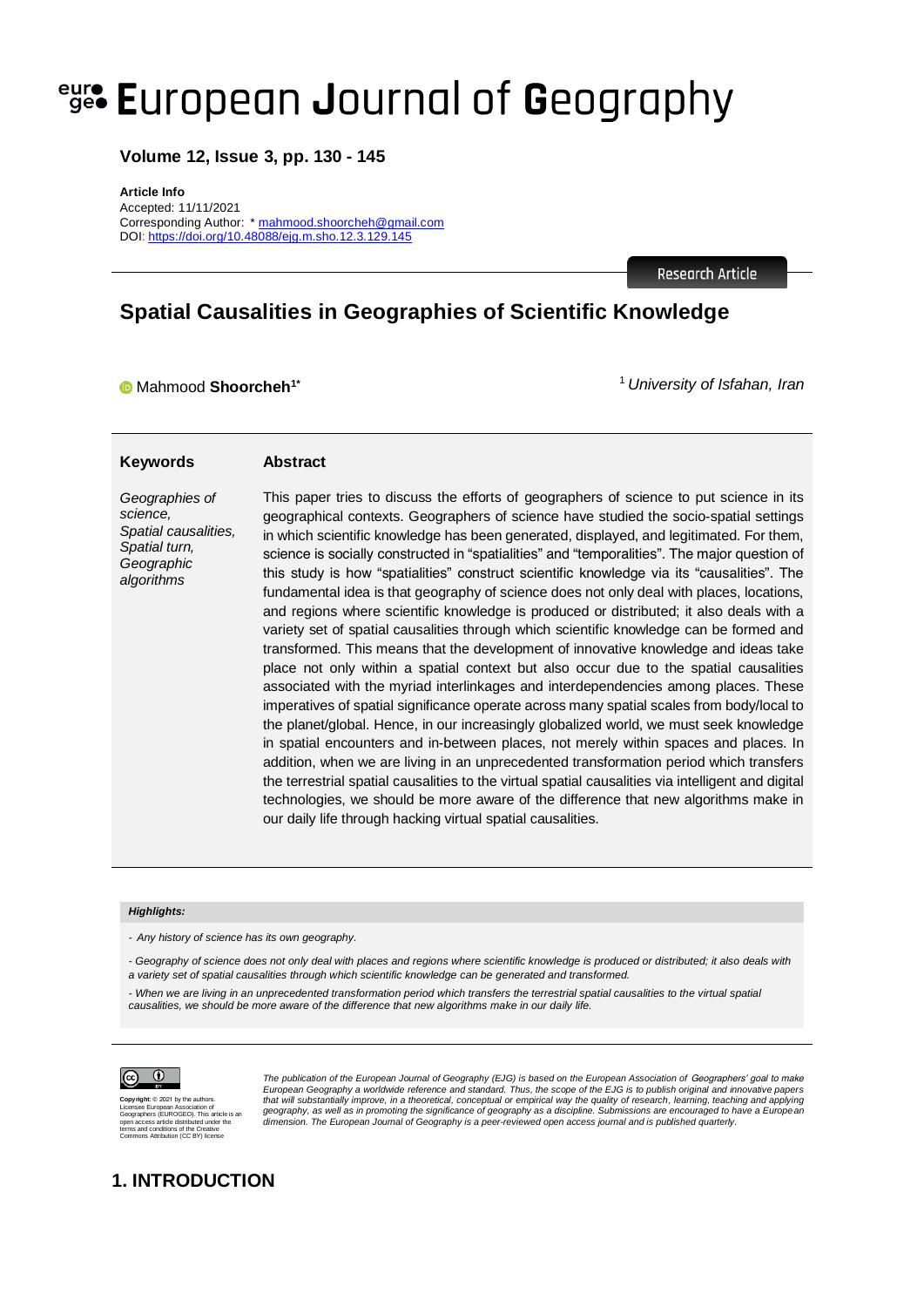*"Space is rapidly becoming a central organizing principle for making sense of scientific knowledge." (Livingstone, 2010)*

Geographers of science, nearly simultaneously with growing prevalence of "spatial turn" in the science studies, begin to review ways in which space has become a central organizing principle for examining the production, circulation, and consumption of scientific knowledge. David Livingstone (1995) (among others) was one of the first geographers who captured this issue brilliantly and tried to outline a "historical geography of science".

Livingstone (1995) has argued that the historians of geography have taken so little account of the spatial dimensions in the histories they have produced. Indeed, they overlook the importance of the spatialities in the generation, justification, diffusion, and application of new geographic knowledge itself. Even some historians of geography who put efforts to write the history of geographical knowledge/theories, ignored the geography of geographical knowledge/theories or restricted to the great extent their survey with regard to the geography of one particular space (time arena), and then generalizing their findings.

For Livingstone "scientific knowledge is made in a lot of different places. [But] does it matter where? Can the location of scientific endeavour make any difference to the conduct of science? And even more important, can it affect the content of science? [for him], the answer to these questions is yes" (2003, p. 1). So, as Withers (2002, p. 9) also argued, "If we can have a history of science, a philosophy of science and a sociology of science, why not a geography and, even, a historical geography of science?" Undoubtedly, this is a great idea, but how we can prove it, particularly in the "new" condition of geographies of science.

The first lesson we learned from geography of science was that the historians of geography have failed to attend to the spatial components of their discipline's history in one sense; that is the history of geography has frequently been written with little reference to the placing of geographical knowledge in its various spatial contexts or putting this science in its place. This approach may be justified by the widespread assumption corresponding with the securing credibility and achieving objectivity which requires "placelessness" (Livingstone, 1992; 1995; 2003). Placelessness in science means that, we must go beyond geography, but it has well accepted that we are not outside or beyond geography and we are not free from the struggle over geography (Said, 1993). As the historian of science Bruno Latour (1993) said, if aspatiality is modernity, we are not and have never been modern.

Although, I agree with these sort of strategies that some geographers proposed, but, I think this is not enough if we want to prove the differences that spatialities make in geographies of science particularly in the dominance of globalization and virtual spaces. Therefore, in continuing previous researches, one of the major questions we should always answer is how "spatialities" construct scientific knowledge via its "causalities"? The fundamental approach is that geography of science does not only deal with places, locations, and regions where scientific knowledge is produced or distributed; it also deals with a variety set of spatial causalities through which scientific knowledge can be formed and transformed.

For geographers, this means that the development of innovative knowledge and ideas take place not only within a spatial context but also occur due to the spatial causalities associated with the myriad interlinkages and interdependencies among places. In addition, when we are living in an unprecedented transformation period which transfers the terrestrial spatial causalities to the virtual spatial causalities via intelligent and digital technologies, how we can be more aware of the difference that new algorithms make in our daily life through hacking virtual spatial causalities.

This paper is based on the assumption that scientific knowledge has a spatial nature; it shapes and is being shaped by the spatiality; it further generates and is being generated by spatial encounters in terms of relational networks in a world which is under constant becoming. As such, this paper tried to show that the geographies of science are not simply about spatial disparities of knowledge, but also it deals with the role that "spatial causalities" can play in the generation of scientific knowledge.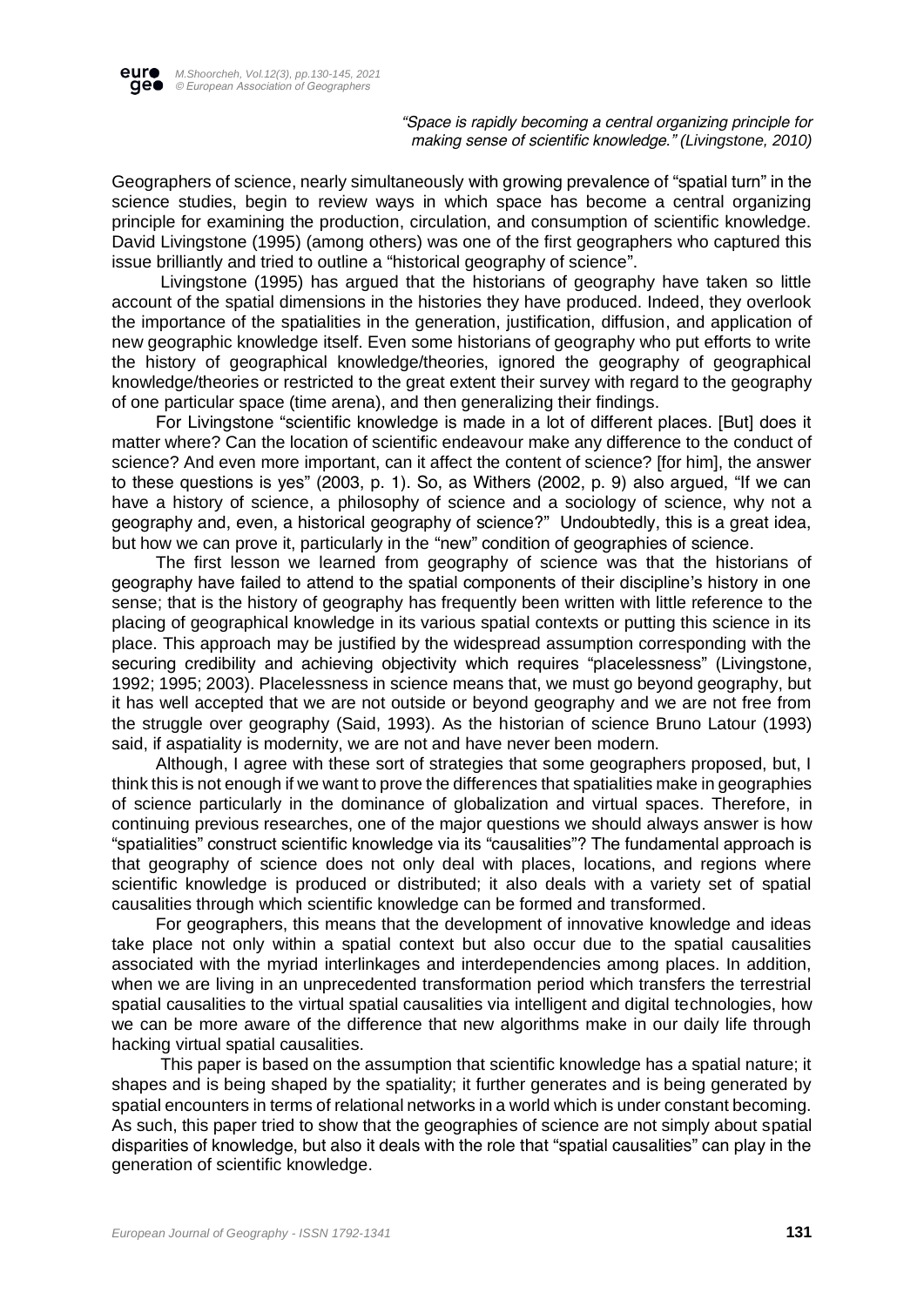

Hence, given such a primal debate, this paper aims to explore the major findings related to project of spatialising historicality and sociocality, and echoes and resonances of these efforts in science studies and our understanding of scientific knowledge (part 2). It further emphasizes investigations of historian geographers in order to put science in its geographical contexts (part 3). Finally, It tries to provide an analysis of the "new" condition of geographies of science and examine how the spatial causalities operate in the terrestrial and virtual geographies simultaneously (part 4-5).

#### **2. SPATIALISING SCIENTIFIC KNOWLEDGE**

The interest in the historical and social contexts of scientific knowledge refers to Kuhn's work *The structure of scientific revolutions* in 1962 which now is considered 'science studies'. Recent literature within science studies has not only focused on the history of science, philosophy of science, and sociology of science but also geography of science. This spatial property of the science studies has provided the golden opportunity for the discipline of geography to be included in science studies.

Shifting attention to the geographies of scientific knowledge has received significant importance during the past two decades. However, no serious attention has ever been paid to the spatial aspects of scientific knowledge prior to the "spatial turn" in philosophy, literature, and humanities/social sciences. This era associated with the advent of some of the 1960s Parisians, including Foucault (1980; 1989), Deleuze (1984; 1987), and Lefebvre (1991), and the revival and expansion of their thought after the 1980s. In the late 1980s, as cultural and social studies experienced a spatial turn, geographers began experiencing a concomitant "cultural turn". The growing prevalence of geographicalism after the spatial turn is closely linked to the recognition of the key role of space in the processes by which people (re)construct their understandings of the world. The main concern in "geographicalism" is the spatiality of scientific knowledge (Shoorcheh, 2018). Therefore, the "geographical turn" is a kind of revealing of the infusion process of spatial vocabulary and languages into historical and philosophical accounts of scientific knowledge (Cook et al., 2000; Gulson and Symes, 2007; Finnegan, 2008; Warf and Arias, 2009; Nieuwenhuis and Crouch, 2017).

More recently, the proponents of this "geographicalism" in science studies have themselves utilized notions of spatiality and have followed the course of the "spatial turn". Major stimuli for a spatial turn in science studies originated partly from those studies of science that shifted their focus from problems of truth and validity toward issues surrounding the credibility of and trust in scientific experiments and the circulation of scientific results.

The central historical concerns for Foucault (1980; 1986; 1989) is associated with spatialising history via interaction between space, knowledge, and power. In general, his explorations of spaces of knowledge focus on the local, the specific, and the place-bound. These spaces include heterogeneous spaces such as the church, the theatre, the prison, the garden, the factory, court, cemetery, asylum and so on which these represent the sites and situations from which discourses of various discipline and punish technologies emanate. For Foucault, power/ knowledge is inscribed in spatiality, not in temporality.

Lefebvre (1991) argued that different societies create different spaces as an expression of their social structures and social relations. In other words, all social relations are spatial, and all spatial relations are social. Lefebvre's history was an anti-history. The brilliance of his argument in this regard can be seen in the *production of space* (1991) and *Urban Revolution*  (2003) which paved the way for the more spatialising historicality and sociocalityin the following decades. He (1976) also argues that politics was first and foremost a question of the politics of space. Accordingly, the main thing that societies do is to produce space, just like that capitalism has found itself able to attenuate (if not resolve) its internal contradictions by occupying space, by producing a space. For Lefebvre (1996), politics was a spatial more than a historical practice, which is discussed in the concept of "the right to the city".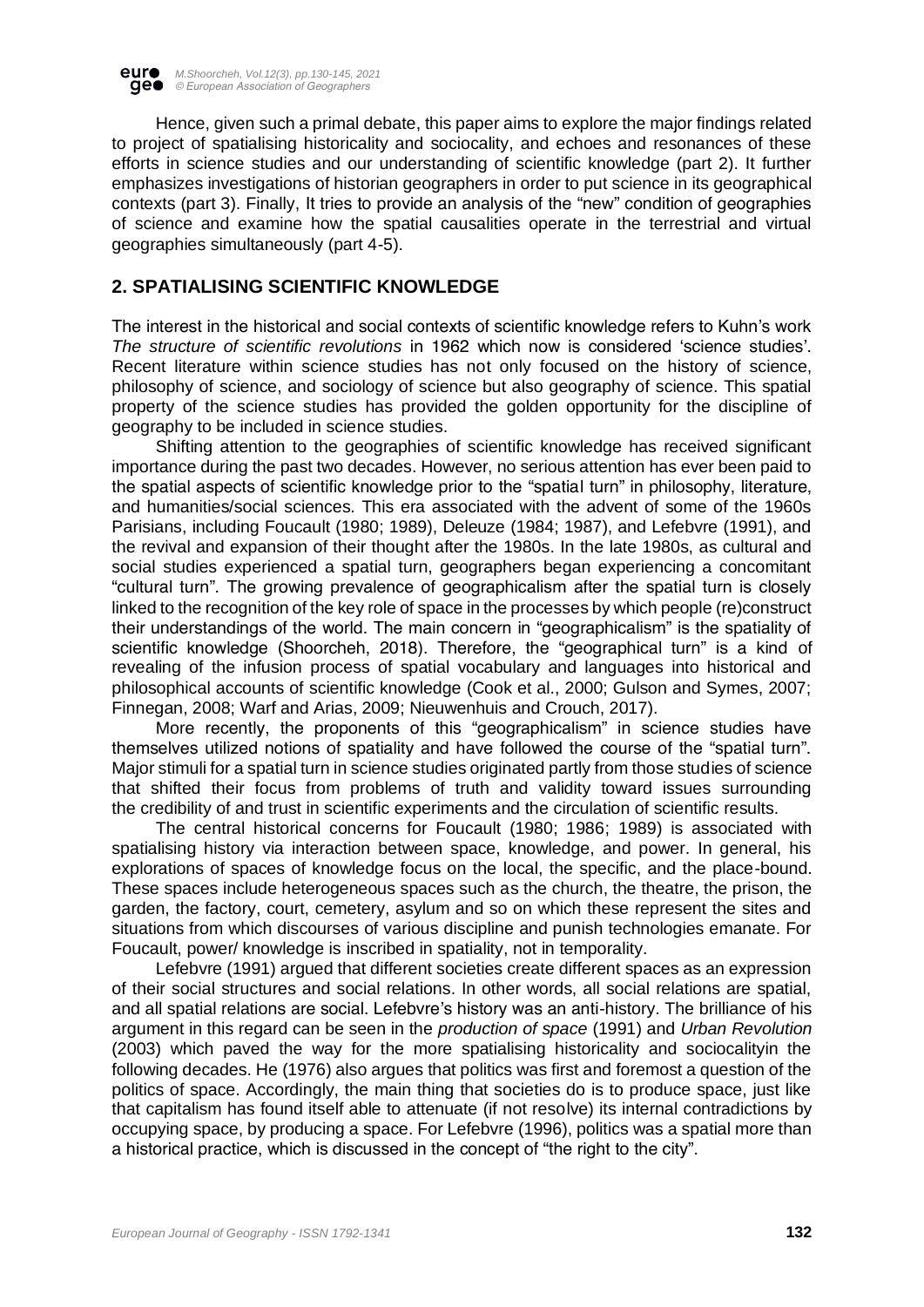Said (1978) in *Orientalism* book has emphasized imaginative geography and further deconstructed the idea of the "Orient" (as a kind of alter ego to Europe) by demonstrating how it was produced politically, culturally, militarily, ideologically, scientifically and imaginatively via the West during the post-Enlightenment period. It is argued in this particular period, narratives are at the pivot of what explorers say about other geographies of the world. Said (1984) also based on the idea "travelling theory" has shown that ideas and theories travel-from person to person, from situation to situation, from one period to another. However, these circulations are never mere replications; they involve transformations due to the fact the theory has to be grasped in the geography and the history out of which it emerges. In his view, "just as none of us is outside or beyond geography, none of us is completely free from the struggle over geography. That the struggle is complex and interesting because it is not only about soldiers and cannons but also about ideas, about forms, about images and imaginings" (Said, 1993, p. 6).

Latour (1987) emphasizes on the mobility, circulation, and distant domination of scientific information by what he calls the "centres of calculation" (such as natural ecosystems, natural history museums, botanical and zoological gardens, geological cross-sections, photographic plates, computer printout, astronomical charts, terminal screens, scaled-down engineering models or scaled-up electron images of cells, statistical offices, and so on) which facilitate the mobilisation of information, and thereby domination at a distance.

Other works on historicism's blindness to the space after spatial turn have included Carter's concern with "the act of naming"- that is by the act of place-naming, space is transformed symbolically into a place, that is, a space with a history (Carter, 1987), uneven geographical distribution of science with ecological constructivism that prioritizes material environment over other factors in the production of scientific knowledge (Dorn, 1991), geographical turn in philosophy with emphasized on situating rationality (Casey, 1993), use spatial metaphors to define selfhoods and geography of social statuses and functions (Taylor, 1989) and positioned rationality with emphasizing what she calls "positioning in social space" and the view "from somewhere" instead of the "view from nowhere" mainly from a feminist perspective (Haraway, 1991).

Some social and anthropological theorists show how sociocality and spatiality are reciprocally constituted. They have also emphasized the crucial importance of place in structuring social interaction and spatiality of the human body in the routines of everyday life. The spatialities facilitating human assemblages and social interactions (Goffman,1969). "localist turn" in social and cultural knowledge/meaning by a comparative perspective and by a hermeneutic programme tries to show that ethnography is crafts of place. Accordingly, the meaning would take precedence over mechanism, and only by taking the localist turn can the piled-up structures of inference and implication begin to be unpacked (Geertz, 1983).

Other theorizing works in this field, like Giddens's interaction with spatial elements, has been directed towards the ways in which social systems are situated in space and time in terms of structuration theory and with a dialogue with the time-geography. In general, Giddens (1984) emphasises the constitutive agency of space and time in contextualizing social life and social institutions. He also argues, "locales are thoroughly penetrated by and shaped in terms of social influences quite distant from them. What structures the locale is not simply that which is present on the scene; the visible form of the locale conceals the distanciated relations which determine its nature" (1991, p. 19).

These studies have generally emphasized on our daily lives which are bound up with the paths we take through time and space (Urry, 1985), ordering social interactions across time and space (Turner, 1987), the topology of social spaces (Bourdieu, 1985, 1989); dead public space in modern society (Sennett, 1977) and the geography of truth (Burke, 2000). These studies have tried to explain that space is a problematic category because (social) spaces are produced as well as occupied. As Soja (1989) has argued, the production of space must be described as both the medium and the outcome of social action.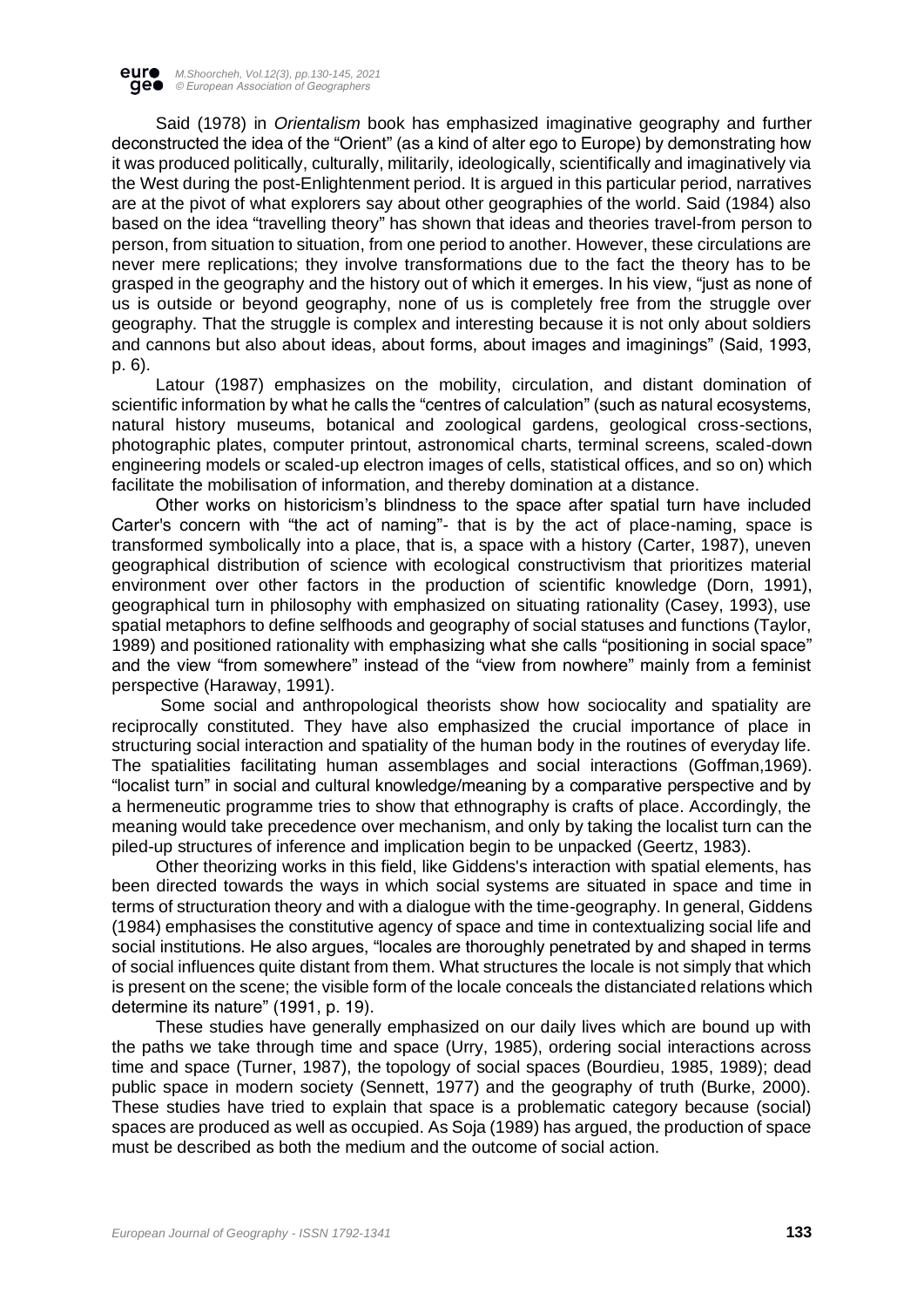

In recent decades, philosophy has been recognizing the importance of spatiality in philosophical reflections. Critiques of various forms of philosophical idealism and "ivory tower" philosophy have caused many philosophers to rethink the discipline and ground it in spatialities of everyday life and in urban policy forms. Hence, the city has re-emerged as a key political issue, given that recent trends in globalization have caused the urbanization of life for the majority of the world's population and the creation of megacities with economies and knowledge networks that dwarf most nation-states. This means that thinking about many issues in our world today is not possible without thinking about the importance of the spatial dimensions on determining the existence of humans, and the role that "spatial causalities" can play in philosophical reflections (Meagher et al., 2020).

All aforementioned endeavours reveal not only the power of spatialities in scientific knowledge but also the consciousness of human beings. To understand the nature of scientific knowledge then, we must necessarily grasp the inherent spatial aspects of being-in-the-world. It is critically important to pay attention to those places and spaces that have generated knowledge and then circulated and consumed it in different scales from body/local to the planet/global. At every geographical scale, "historicality", "sociocality" and "spatiality" are tightly interwoven (Soja, 1989; 1996) and form the fundamental ingredients of 'the trialectics of being'.

#### **3. PUTTING SCIENTIFIC KNOWLEDGE WITHIN ITS GEOGRAPHICAL CONTEXTS**

The geography of science and its relevant endowers has developed since the early 1980s mainly with Livingstone (1995; 3003); Naylor (2005a, b); Shapin (1991; 1998); Finnegan (2008); Powell (2007); Withers (2002; 2004) and Meusburger (2008). Their researches are basically rooted as well as inspired by theories of Michel Foucault, Henry Lefebvre, Edward Said, Pierre Bourdieu, Clifford Geertz, Anthony Giddens, Donna Haraway, and Bruno Latour. The pivot focus of these geographers is to prove that geography (place and space) deals with the production of scientific knowledge. They argued that scientific knowledge is socio-spatially constructed and scientific knowledge is never free of socio-spatial contexts and assumptions. It is known that the generation of scientific knowledge is situated within historicality, sociocality, and spatiality processes. This could be justified that acceptation of knowledge is based on rhetoric, persuasion skills, and power rather than established rules of discovering the truth.

However, the more scrutiny of spatiality in the late twentieth in the light of "spatial turn" was the major stimuli for new research questions about the role of geography within the process of knowledge production that also paved the way for development of what is now known as the "geography of science". Geography of science claims that science studies ought to necessarily be confronted the questions of spatiality. Therefore, as mentioned already, geographers of science try to review ways in which space has become a central organizing principle for examining the production, circulation, and consumption of scientific knowledge. For them, "the scientific sites and spaces, the movement and transformation of knowledge, and scientific regions ranging from the provincial to the continental have been significant foci of research" (Jöns et al., 2010, p. xi).

Livingstone in his book *Putting science in its place: geographies of scientific knowledge* (2003), draws attention to a number of ways of thinking spatially about scientific culture and a more spatially sensitive to the history of science. Livingstone argued that science is concerned with ideas and institutions, theories and practices, principles and performances. All of these have spatial dimensions (2003, p. 12). He has pointed out that scientific knowledge "takes shape in response to spatial forces at every scale of analysis - from the macropolitical geography of national regions to the microsocial geography of local cultures" (2003, p. 4). Since, in different spaces, different kinds of science are practiced (2003, p. 15). This means that every aspect of science is open to geographical interrogation.... There are always stories to be told about how scientific knowledge came to be made where and when it did (2003, p. 14).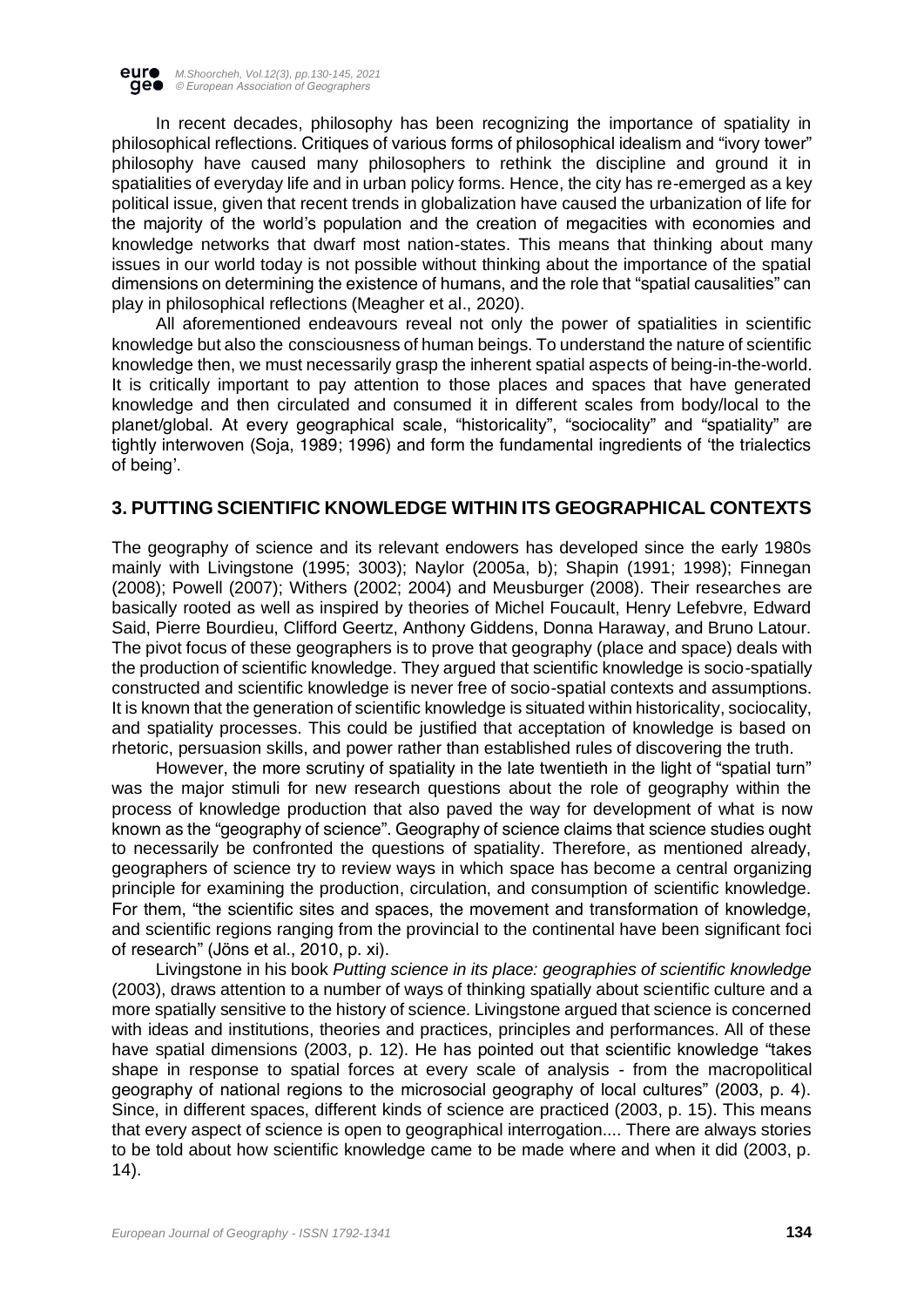*M.Shoorcheh, Vol.12(3), pp.130-145, 2021 © European Association of Geographers*

Livingstone has described, although sites where experiments are conducted, the places where knowledge is produced/consumed, the localities where investigation is carried out (2003, p. 3), but the ideas and images travel from place to place as they move from person to person, from culture to culture. As ideas circulate, they undergo translation and transformation because people differently encounter representations in different circumstances (2003, p. 11). In short, in different locations, at different times, in different circumstances, and at different scales, space had made its mark on science in different ways (2003, p. 14).

He has chosen to dwell on three following dominant geographical motifs (site, region, and circulation) and their consequences with respect to science:

- *Sites*: including range widely from the laboratory to the zoological garden, from the field to the museum, from the hospital to the public house.
- *Regions*: including some of the ways in which regional cultures, provincial politics, national styles, and such have conditioned the practices and products of scientific endeavours.
- *Circulation*: it deals with the significance of the movement of specimens and instruments across space and time, or knowledge which travels from place to place.

Therefore, his book is organized spatially rather than temporally, geographically rather than historically. Within this framework, it departs from the conventional practice with emphasized upon prioritization of time over space with regard to thinking about the nature of science has received considerable attention (Livingstone, 2003, p. 14).

Naylor (2005b, p. 3) considers three domains of geographies of science: The first one is the micro-geographies of science which is associated with intimate and mundane spaces; the second one and its corresponding contexts include the city, the region and the nation; The third one focuses on a more general and perhaps more abstract set of geographies, those that help define the contours of science itself - what we might term 'cartogra-phies' of science.

Shapin (1998, p. 5) argued that the truth is  $-$  and, arguably, always has been  $-$  the 'view from nowhere'. He claims that the view in which the knowledge is geographically located will depart us from the fact the knowledge in question is not authentically true at all. This in turn lead us to this idea that rise of a geographical perspective on science in recent years is so remarkable. He believes in that knowledge is made and sustained through situated practical activity. However, we must emphasize localist perspectives on making, meaning, and evaluation of scientific knowledge. For Shapin (1998, p. 5), the efficient spread of scientific knowledge is not a phenomenon that is against of the applicability of geographical sensibilities towards science, rather it actually calls for an even more vigorous project in the geography of knowledge.

For Finnegan (2008, p. 371-373), sites, regions, territories, and boundaries imply, on first thought, a static account of the geography of science (science in situ) which may ignore the geographies described by science on the move…. But it has been suggested that the circulation of scientific knowledge, instruments, personnel and objects should be carefully charted and accounted for (science in motion). He added which space need not be thought of as a container or backdrop for social life – a view often described as an abstract Cartesian notion of geometric space – but rather as an active ingredient in social and cultural life or an inescapable (which is not say uniform) mode of existence. This relational view of space has provided grounds for integrating more fully geographical and sociological accounts of science and has been widely adopted by scholars explicitly concerned with developing historical geography of scientific knowledge.

Powell (2007, p. 310) argues that, due to a concern for the credibility of truth-claims and truth-claimants, science studies necessarily had to be confronted questions of spatiality. He examines the geographical approaches that have been evident in science studies including among those who conceive the sites of scientific practice as a social arena which is well exemplified itself in architectural studies; ethnographic and ethnomethodological (studies of laboratory spaces); post-humanist theories of practice (actor-network theory); and discussions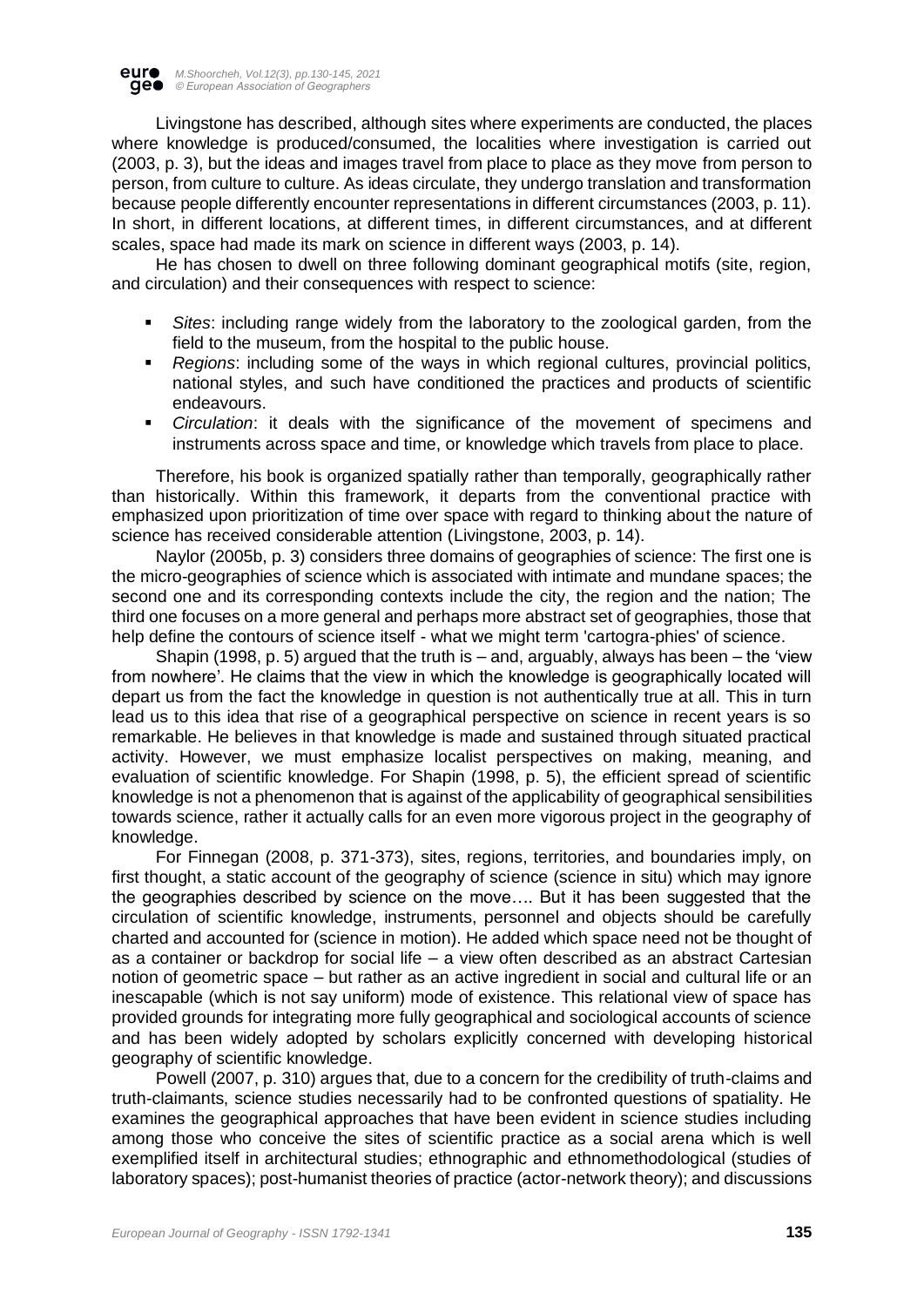

about normative proposals (post-colonial science studies). In doing so, he thus argues that different geographies of science are emerging.

The spaces of scientific knowledge such as laboratory, universities, research and statistical institutions, museums (as key examples of scientific sites), however, are certainly not the only spaces in which scientific action takes place. Indeed, when it is said that the production of scientific knowledge, its character, its conditions and content, is an inherently spatially organised activity, this means that we need to focus on the spaces of (re)production scientific cultures.

Spatiality in geographies of science is also defined as a causality via which certain kinds of "cultures of knowledge" are bolstered. Culture of knowledge is created through socio-spatial interaction that is not only in formal education but also in informal education as well, where social relations evolve and where identities, goals, beliefs, attitudes, cultural preferences, discourses, stereotypes, and social inequalities are produced or reproduced. From the viewpoint of geography, the diffusion and circulation of knowledge cannot be reduced to the mere transmission model of information (senders of information and receivers of information). Unlike information, which is very mobile and can spread all over the world, knowledge is rooted in persons, institutions, routines, and regional cultures (Meusburger, 2008).

As Meusburger (2008, p. 73-74) argued, knowledge can be distinguishably differentiated into at least five categories as far as the speed and places of their diffusion is concerned:

1. Knowledge that is kept secret as long as possible and is necessary for gaining a competitive advantage.

2. Knowledge that is widely disseminated in the interest of its producer, though a number of barriers may impede its diffusion (e.g., a sender's difficulty expressing his or her knowledge in language, signs, gestures, or performance, or insufficient attention attracted by the platform on which the knowledge is presented).

3. Knowledge that is successfully codified and publicly available but understood, processed, and applied only by a relatively small epistemic community with the prior knowledge necessary to read the code (e.g., foreign language or mathematical equation) in order to comprehend the message or replicate the experiment.

4. Knowledge that is successfully codified, well documented, open to the public, and well understood by the addressees but not accepted or adopted by a distinct group of recipients for emotional or ideological reasons.

5. "Common knowledge" that is easily articulated and disseminated, easily acquirable, promptly understood, and relatively conflict free, making it the only one of these five categories of knowledge that is as mobile in space and as ubiquitously distributed as hypothesized in traditional economics.

It goes without saying that combinations of these five types also exist (Meusburger, 2008, p. 74). It is obvious that each stage of the diffusion and circulation process of knowledge has a high degree of spatiality-dependent contingency.

Other more recent approaches in geography such as "critical physical geography" and "critical GIS" and GIScience" have shown some interest to elevate spatiality to new levels of material and immaterial significance in geographies of science. For example, in Whatmore's (2002) view, science studies provide fertile grounds for geographers in developing new social and natural imaginations together. The idea of Critical Physical Geography (CPG) which was developed in the early 2010s by a cohort of geographers has emphasized on the spatialising of nature. Critical Physical Geography is an emerging body of work that brings together social and natural science in the service of eco-social transformation, combining attention to power relations and their material impacts with deep knowledge of particular biophysical systems. By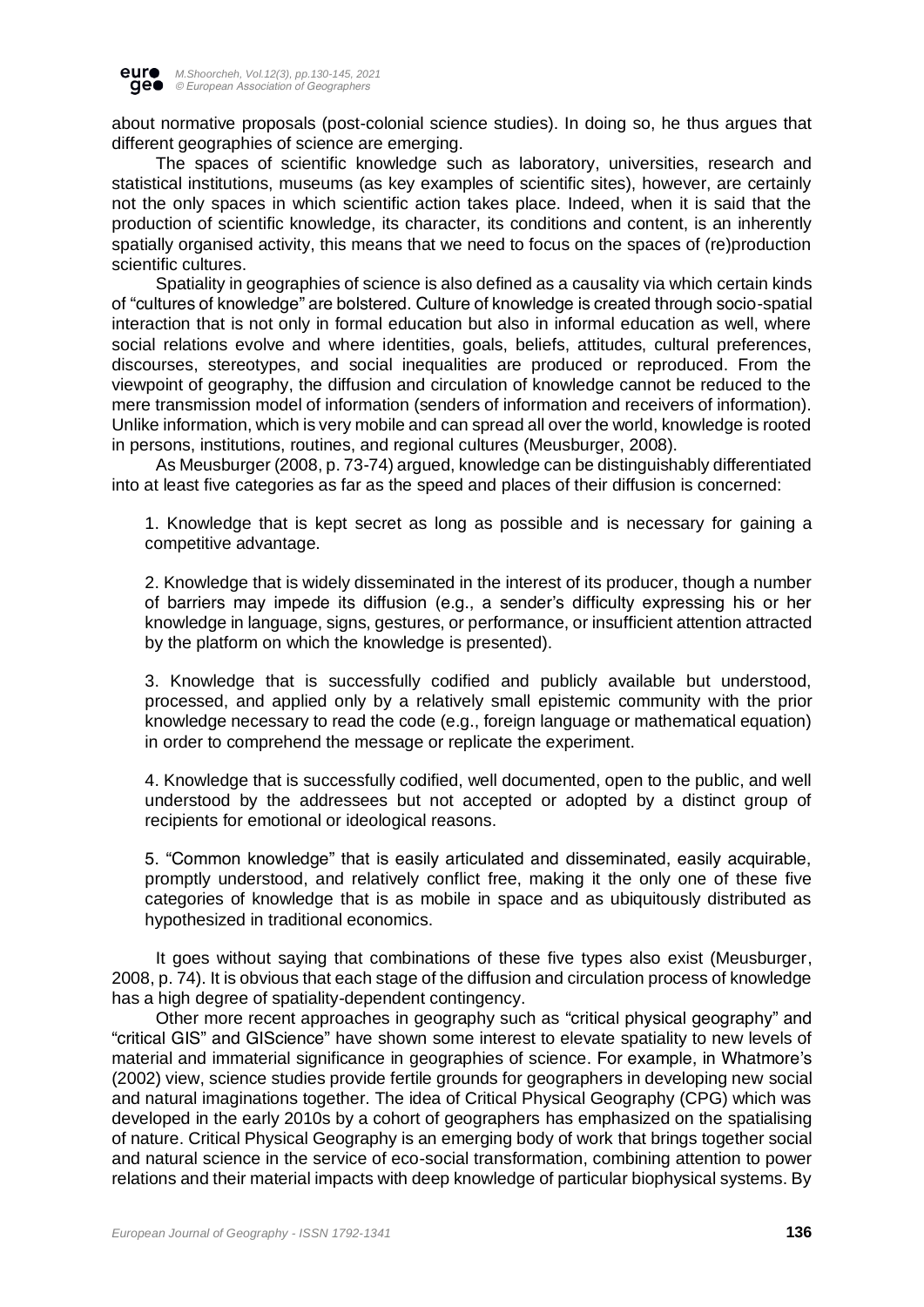

studying material landscapes, social dynamics, and knowledge politics together, Critical Physical Geography answers the periodic calls for integrating geographic research. This mission is associated with the explosion of interest in "the Anthropocene" and the widespread understanding that the material world is now shaped by deeply intermingled social and biophysical processes. It is argued that if the biophysical world which surrounds us is now an eco-social hybrid therefore our research possesses this property (Lave et al., 2018).

The circulation of goods and commodities, information and data means that the local is persistently shaped and reshaped by distant influences and agents (Livingstone, 2003, p. 7). As digital technologies continue to play an increasing role in everyday life, Critical GIS combines the technical field of geographic information science (GIS) with heterodox social theory. The result is a rich field whose spatiality in incorporates big data and information science with theoretical approaches in critical geography. A series of critiques of the technoscientific nature of traditional GIS especially based on actor-network theory as a systematic method of tracing the development of sciences and technologies through socio-spatial processes undergird the formation of critical GIS as a sub-discipline in geography. This dominance of heterogeneous constructivism in sciences and technologal studies acknowledges that geographical phenomena are influenced by a broad range of socio-spatial practices, but, are nevertheless linked to a fundamental reality. Hence, since the development, design, and implementation of science and technology is also social process in everyday life, therefore the scientific and technologic components cannot be isolated from the socio-spatial and socio-political contexts (Sui, 1994; Pickles, 1995; Schuurman, 2000; Cope and Elwood, 2009).

In retrospect, site and situation of science, places of scientific knowledge, spaces of scientific knowledge, spatialising of nature, spatial disparities and interactions of knowledge and educational achievement, and the relations between spaces, knowledge and power are some of the key researches topic related to spatiality. It may argue that the milieus of creativity and innovation, spaces of learning, spatial mobility of knowledge and ideas, knowledge and action, knowledge in organizations, the nexus between knowledge could be considered as another area of interest as far as spatiality issue is concerned. Those mentioned area of interests along with learning and digital technologies and knowledge and economic performance have been the most noticeable issues of geographies of science in the previous three decades. According to Livingstone (2010, p. 4) what animates this line of inquiry is the recognition that very specific kinds of spaces have to be made for the conduct of scientific inquiry.

After this discussion, I tried to provide an analysis of the "new" condition of geographies of science and examine how the spatial causalities operate. Therefore, the main next issue will be that, given such achievements, how we can put spatial causalities first in scientific knowledge in a new era of virtual globalization and what are the main challenges in the dominance of geographic algorithms. I hope to clarify a new position in this debate.

### **4. PUTTING SPATIAL CAUSALITIES FIRST IN SCIENTIFIC KNOWLEDGE**

From the point of view of geographies of science, scientific knowledge is not just the product of specific, individual and bounded sites, places, spaces, and regions that typically reflect the deterministic role of places and regions, "areal differentiation" approach in the history of geography, or which Agnew (1999) called "territorial trap" (which is entered into when it is assumed that all actors within a culturally defined area behave in a similar way or follow the same norms). Indeed, these approaches imply a static account of the geography of science which may miss the other spatial aspects such as what Finnegan (2008) describes as "science in motion".

It is also produced through conjunctures of multitude of hybrid, relational and mobile spatial networks. We need to reimagine production and innovation in scientific knowledge in terms of the encounter of multiple relationships (new knowledge encounters). Rather than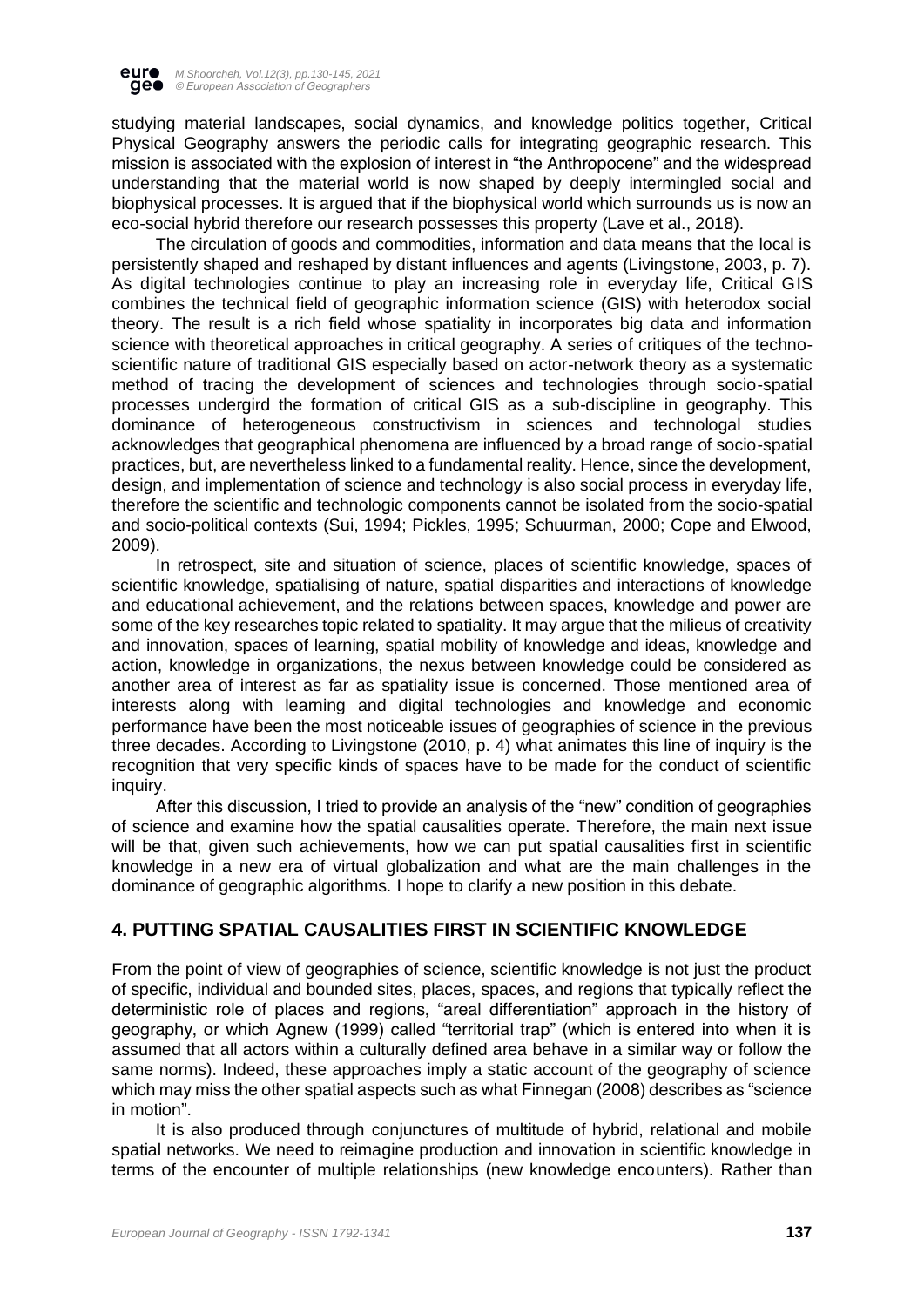

assuming that knowledge enters from the outside to sites or region and diffusion from the inside to the other sites and regions, today we must see knowledge and scientific activity in terms of hybrid and relational spatial networks in a world of contingency and constant becoming. As Driver (1994, p. 388) says, "a focus on the geography of science thus implies more than an acknowledgement of the locational context of science".

New ideas emerge from socio-spatial practices which are always undertaken in particular spatialities. As Haraway (1991) argues, scientific inquiry is not the view from nowhere, but the view from somewhere. Different spatialities present distinct opportunities for producing knowledge and scientific innovations. They set off different socio-spatial processes (such as innovative milieus, networks, and clusters), induce different questions and answers, and foster different experiments and engagements. The processes to attaining new knowledge are highly spatial dependent (Storper and Venables, 2004). For Longworth (2006, p. 7) the concepts of the 'learning city', 'the learning region', and 'the learning community' are geographical models within the social concept of the 'learning society'.

Creativity hardly develops in the placeless realm (Relph, 1976) and the ubiquitous familiarity of non-places (Augé, 1995). Combinatorial creativity in science requires a rich store of knowledge and the ability to form links between many different types of knowledge. However, spatialities offer different prospects and risks of learning based upon different traditional cultural and ideological views in the society; that is the acceptance and rejection of scientific results depend, to a large degree, on where they were produced. For Amin and Cohendet (2004, p. 86), the powers of context -spatial and temporal- should be placed at the center of any theorization of knowledge formation. Furthermore, Bathelt and Henn (2014) emphasized the need for combining local/regional with national/international perspectives on knowledge flows.

Scientific knowledge cannot be regarded independently from the socio-spatial processes through which it is produced. Producers of scientific knowledge are not actors in the placeless world (and describing placeless as the character of scientific rationality), but they are real persons with particular kinds of bodies, histories, and interests that make a difference to the kind of knowledge produced (Barnes, 2004). Today, the role of face-to- face contact on fostering human capital and making innovative ideas or knowledge creation via socio-spatial interactions in terms of learning economies, learning regions, learning cities and learning community have been seen as the most important sources and the driving forces of economic development. Therefore, socio-spatial interactions should be viewed as the variety of ways in which scientific knowledge can be produced and circulated (Florida, 1995; Longworth, 2007).

As Soja (2010) argued, the basic idea is to put spatial (cities) causality at first place. He illustrates this idea more with regard to *The Economy of Cities*, written by Jane Jacobs in 1969. Jacobs defined the city as a settlement that consistently generates its economic growth from its own localized resources. This "spark of city economic life", as she called it, clearly revolves around the stimulus and social savings that arise from dwelling together in cities rather than in rural areas. Density and cultural heterogeneity are its primary triggers. Cities are the concentration of needs, creating many challenges to social reproduction but at the same time, providing greater incentives to address problems in new ways. Cities attract newcomers of all sorts - strangers, visitors, and migrants, who often carry with them innovative ideas. she concludes that "without cities, we would all be poor". In other words, we would still be hunters and gatherers (Soja, 2010, p. 276). This also means that the development of the innovative knowledge and ideas took place not only in the spatial contexts but rather it occurs due to the spatial causalities; that is cities. "The city … has long been recognized as the birthplace of innovation and creativity" (Camagni, 2011, p. 183), because "cities speed innovation by connecting their smart inhabitants to each other" (Glaeser, 2011, p. 7)

From relational view of space, processes do not occur in space but rather they define their own spatial frame. We must therefore focus on the relationality of space-time rather than on space in isolation. Any event which occurs at a point in space cannot be understood by appealing to what exists at that particular point. That means it depends on everything else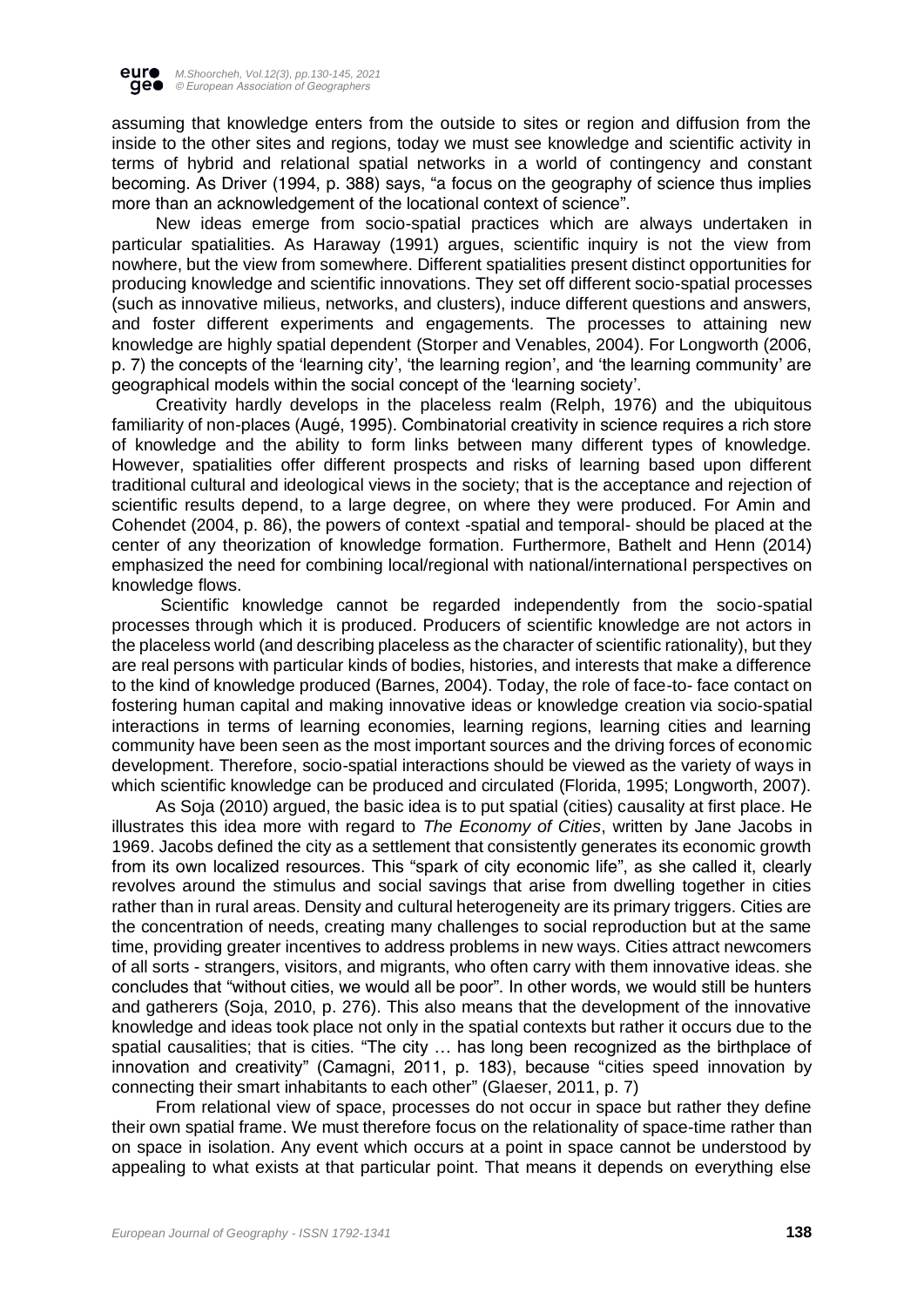

going on around it (Harvey, 2006). Massey (2005) believes that we are constantly making and re-making the time-spaces through which we make our lives. That is, space is the sphere in which distinct trajectories coexist; without space we wouldn't have no multiplicity and without multiplicity there is no space. Massey (2005) argued that place is the locus of complex intersections and outcomes of power geometries that operate across many spatial scales from local to the global. Places are thus constituted from multiple, intersecting social, political, and economic relations, which give rise to the myriad interlinkages and interdependencies among places. Places are relational and contingent entities which differently experienced and understood by different people. They are multiple, contested, fluid, and uncertain rather than fixed territorial units. She (1994) emphasizes that one of the key tasks ahead of us as geographers is to forge a 'global sense of place', a map of meaning that takes interconnectedness rather than separatism, routes rather than roots, as its foundation.

Taking into consideration the above argument, two issues seem to be critical with respect to historical/social accounts which are sensitive to the geographies of scientific knowledge. The first, as discussed above, is the question of "spatial causalities". It follows by the need to pay attention to spatialities at a variety of scales. It is necessary to recognize the potential and actual role of spatial scales with regard to size, level, and relation (Howitt, 1998) that critically affect the type of observed and produced scientific knowledge and overall success in science (Kosmidis and Lambrinos, 2018). It is argued that scientific knowledge that appears at one spatial scale of size, level and relation, may be lost at another size, level, and relation. Each spatial scale enables distinctive insights, assumptions, and interpretations which hardly hold true on another scale. Different scales put forward different research questions and may call for different theoretical approaches. From this perspective, spatial scales of various sizes, levels, and relations may function as intermediaries and actants.

Finally, it concluded that the development of innovative knowledge and ideas takes place not only in the spatial contexts but also due to the spatial causalities associated with the myriad interlinkages and interdependencies among places and operates across many spatial scales from body to the planet. "The relational approach suggests it is crucial to study and manage the social interactions and their contingencies that are fundamental to knowledge and innovation" (Faulconbridge, 2017, p. 676). Hence, we must seek knowledge in spatial encounters and betweenness of places, not merely within places. Conjunctures of the multitude of hybrid, relational and mobile spatial networks are the laboratories of the studies of geographers of science and historians of geography in the twenty-first century.

#### **5. HACKING SPATIAL CAUSALITIES IN THE GEOGRAPHIC ALGORITHMS**

Although much has been noted and written on the rise of the information age and network society (Castells, 2000; Webster, 2014), telecommunications and the city (Graham, and Marvin, 1996), social and political impacts of geographic information technologies (Elwood, 2000), cities in actor-network relations (Amin and Thrift, 2002), big data (Kitchin, 2013), data revolution (Kitchin, 2014), and code/space (Kitchin and Dodge, 2014) but, there has been little reflection on the spatial causalities of such issues and what we can learn out of them. When we are in the multitude of hybrid, relational and mobile spatial networks, this could be primitive stage of a transform in which the transfer the terrestrial spatial causalities to the virtual spatial causalities. In other words, the use of spatial intelligent and digital technologies have led us to delegate our spatial capabilities to algorithms, due to this fact that they are capable of monitoring, saving and processing huge amount of data and information compering with human agent. The assumption is human spatial capabilities with respect to terrestrial spaces are being transferred to spatial algorithms in the virtual spaces. In a succinct phrase, spatial causalities of geography will become what we can call "spatial causality of algorithms"; though, we are still in the primitive stages of this transformation.

The history of dealing with the dark side of technology and the formation of totalitarian monitoring systems goes back to dystopian perspectives in science fiction novels were written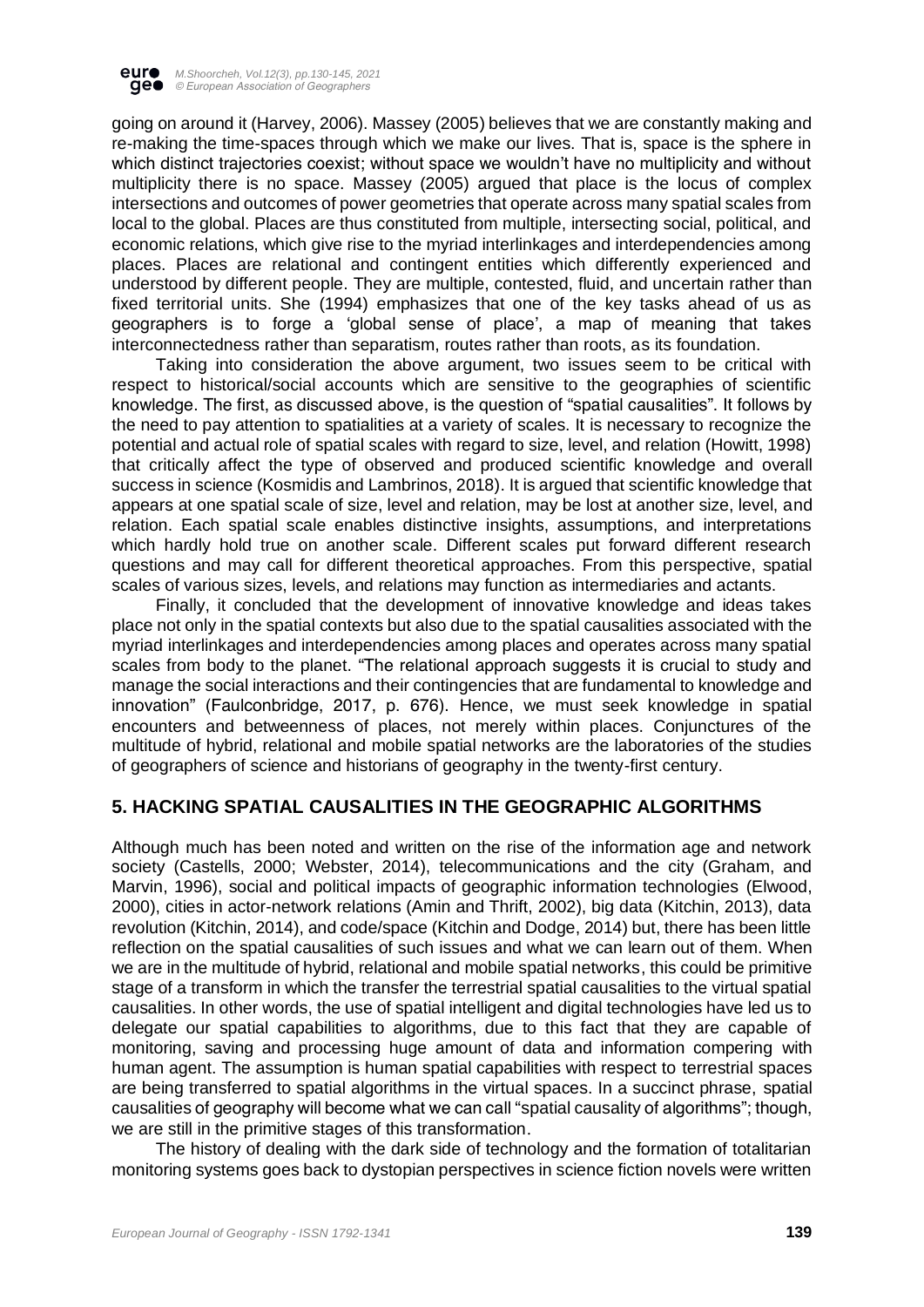

by Huxley (1932) and Orwell (1949), which are especially popular today with proponents of actor-network theory such as Latour (1987); Haraway (1991); Mitchell, (1995) and more recently also by the historian Harari (2014; 2016). However, one of the most important properties of the geographic algorithms is the irrelevance of people to the physical places and spaces as opposed to the relevance of people in virtual places and spaces. Hence, the major challenges in the geographic algorithms will be need to understand virtual causalities in the spatial algorithms. The following are the list of couple questions with respect to studying geographic algorithms; what geographical rules govern cyberspace causalities? How much do we know about them? Are we being influenced by them or do we influence them? And finally, how can we solve our individual and collective problems in such geographies?

In the twenty-first century, the fact that computers can process human spatial behaviours better than humans themselves could potentially be a threat to humans. Hence, the questions including "data processing by whom, for whom and for what?" would be the most concern in critical thinking. The challenges that Bio-Tech and Info-Tech pose to humans are far greater than the challenges that steam engines, railways, and electricity posed to humans in the twentieth century. Combining the power of Bio-Tech in genetics, brains, emotions, and human behaviour with the power of Info-Tech in unprecedented data processing will lead to formation of big-data algorithms which can most likely take away authority from humans and transfer it to algorithms. In this situation, we will enter the age of algorithm primacy or dominance. As Haraway (1991) has said about the cyborgs (as a primitive form of this phenomena), in the age of algorithm dominance, we are all hybrid identities which connected to sensory receptors and digital technologies, and therefore all of the body's biological processes, spatial mobility, preferences, and patterns which can be stored and processed. In other words, when a person is surfing on the earth (with digital equipment attached to him) or in cyberspace networks, data or information about him is being stored moment by moment. Unlike Geo-graphy, Algorithmography is not passive and blind, it is constantly monitoring our mobility and behavioural patterns, which we are often unaware of it.

These types of hacking spatial capabilities, decisions, and behaviours of humans will increase dependency and reliance on spatial algorithms. This is because that they have more and better information and knowledge about the spatial features of our lives in terrestrial and virtual spaces than we do. It is so important to note that there are increasingly digital systems that decide on many of our demands based on the information. In addition, unlike the struggles of political geography over the "land" in the pre-modern period and over the "means of production and the centers of production and consumption" in the (post)modern period, the political struggles in political geography will be over the "data flows". Furthermore, unlike two corresponding symbols that are land and factories associated with pre-modern and postmodern respectively, we do not have much ability to delimit the territorials and properties of information and data. As we may recall, the geographies of the first-original nature were governed by the law of natural selection, the geographies of the second-human-built nature were governed by the law of utility. My final argument is that there are the geographies of the third-virtual nature which are governed by the law of intelligent design. Although we are in the primitive stages of such a development, nevertheless, we are entering the age of the geographic algorithms.

However, the dark side of the age of algorithms may have the light side (before it becomes too late). The ongoing innovations of Bio-Tech and Info-Tech, Informational technology, and relational networks give us opportunities that we haven't had before. These capabilities have made the world smaller, more open, and more visible via time-space compression. These situations in turn could change our opportunities in which provide more learning and communicating capabilities. Time-space compression makes everyone accessible. It also increases the number of minds which can bring in to work together not only on the common issues and problems but also on common dreams of humankind. Today most human problems take place on a global scale and possessed global aspects which need to have global consensus in order to be resolved. Global relations and consensus can promote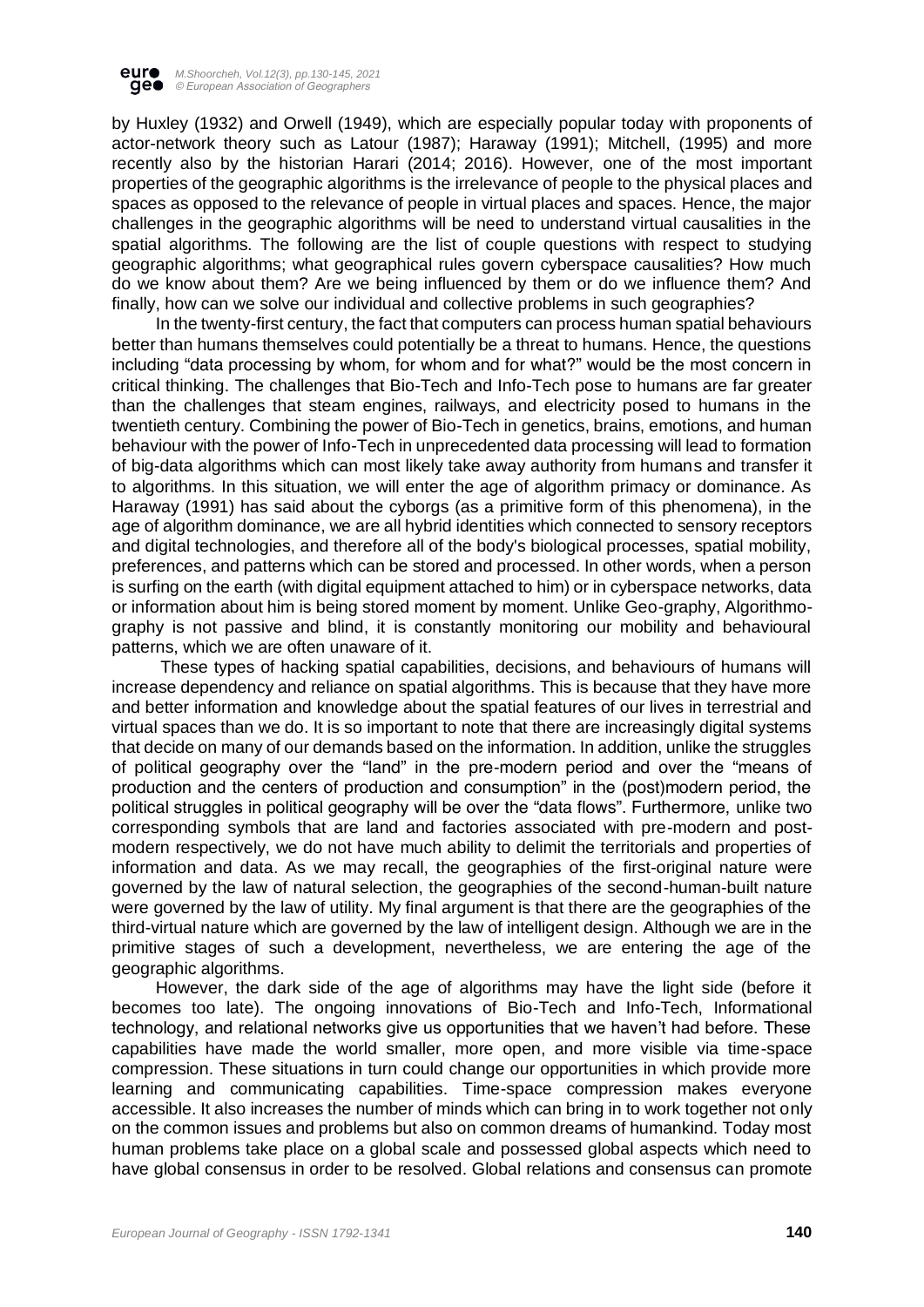

the rate of potential new ideas and innovations. So, we are facing some smart people in which they are not completely delivered all of their spatial capabilities to the algorithms. From a smart people's perspective, technology could be disposal up to a certain point that helps them to control and increase their capabilities and have a better life. So, compromising between the proper balance of the algorithmic and humanistic sides is highly recommended. We have to use information technology and relational networks for making the earth a better living place for all of us.

Information and communication technologies (ICT), Bio-Tech and Info-Tech, Big data, RS, GPS, and GIS, like societal processes of any sort, can only be tools to development, not ends in themselves. They do not operate in a social or ethical vacuum and in moral terms no technology is either right or wrong in itself. A technology's degree of rightness will depend on whose interest it best serves. The correct question to ask was not "are these technologies right?" but "who are they right for, and why? Without considering how to better involve smart citizens in smart spaces, smart technologies become increasingly problematic in the foreseeable future. In the path of the new initiatives that we can undertake there are ample virtual and physical spaces for creativity, innovation, and learning in scientific knowledge.

#### **ACKNOWLEDGEMENTS**

I am very grateful to Distinguished Professor Simin Tavallai (Department of Geographical Sciences, Kharazmi University, Iran) and Distinguished Professor Kevin Cox (Department of Geography, The Ohio State University, USA) for their inspiring comments on drafts of this paper and their smart feedbacks. The author, however, is responsible for all the errors and omissions. I also would like to acknowledge the helpful comments and suggestions of unknown reviewers on the manuscript version of this paper.

### **REFERENCES**

- Agnew, J. (1999). Mapping political power beyond state boundaries: Territory, identity, and movement in world politics. *Millennium:* 28 (3): 499-521. <https://doi.org/10.1177/03058298990280030701>
- Amin, A. and Cohendet, P. (2004). *Architectures of knowledge: Firms, capabilities, and communities*. Oxford, England: Oxford University Press.
- Amin, A. and Thrift, N. (2002). *Cities: Reimaging the Urban*. London: Polity.
- Augé, M. (1992/1995). *Non-Places: Introduction to an Anthropology of Supermodernity*. London: Verso.
- Barnes, T. J. (2004). Placing ideas: Genius loci, heterotopia and geography's quantitative revolution. *Progress in Human Geography:* 28 (5): 565-595. <https://doi.org/10.1191/0309132504ph506oa>
- Bathelt, H. and Henn, S. (2014). The Geographies of Knowledge Transfers over Distance: Toward a Typology. *Environment and Planning A*: 46 (6): 1403– 1424. <https://doi.org/10.1068/a46115>
- Bourdieu, P. (1985). Social space and the genesis of the group, *Theory and Society:* 14 (6): 724-744.<https://www.jstor.org/stable/657373>
- Bourdieu, P. (1989). Social space and symbolic power, *Sociological Theory:* 7 (1): 14-25. <https://doi.org/10.2307/202060>
- Camagni, R. (2011). *Creativity, Culture and Urban Milieux*, in L. Girard, T. Baycan and P. Nijkamp (eds) Sustainable City and Creativity, (pp 183-198), Farnham, UK: Ashgate.
- Carter, P. (1987). *The Road to Botany Bay: An Essay in Spatial History*, Faber and Faber, London.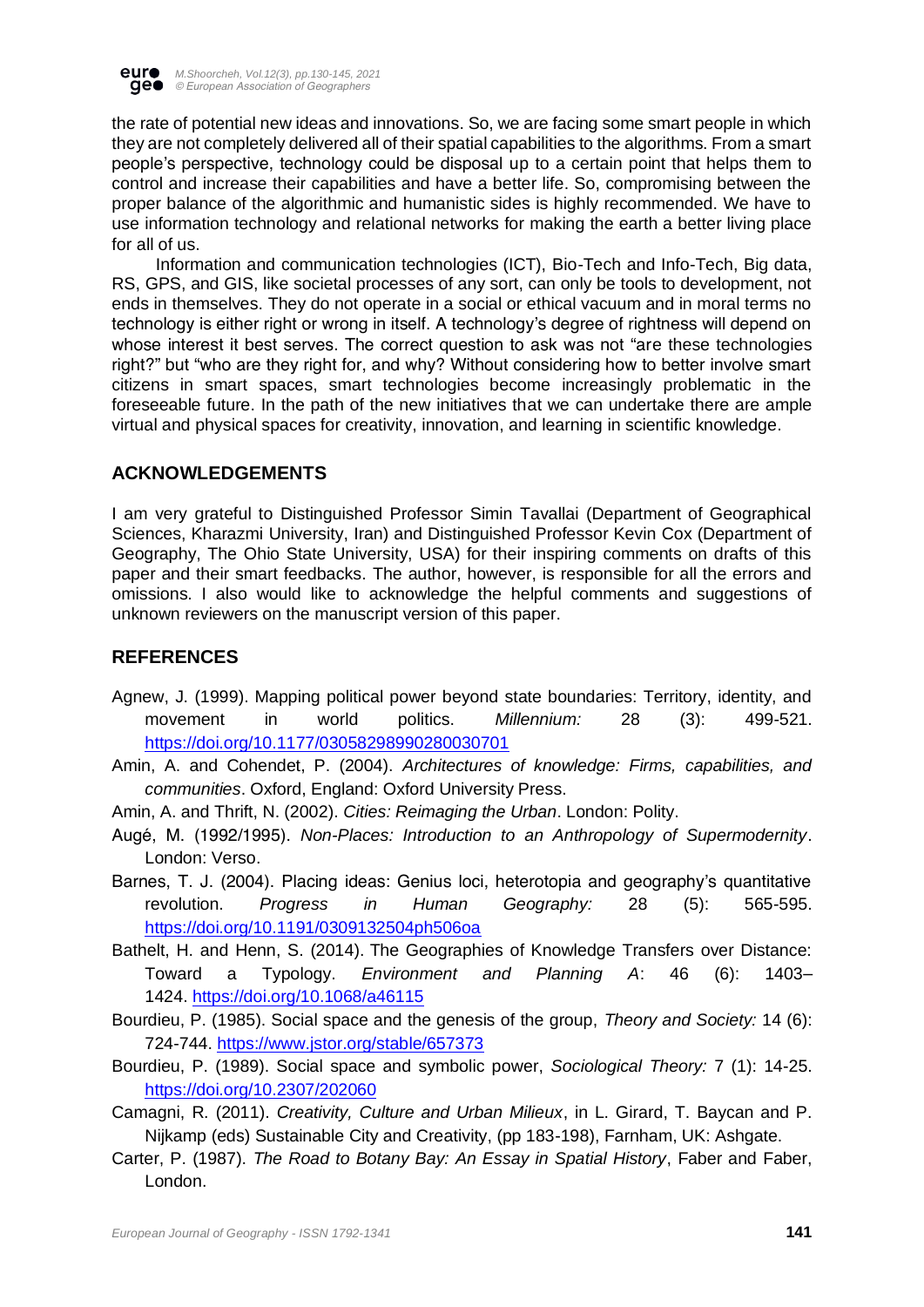

- Casey, E. S. (1993). *Getting Back into Place: Toward a Renewed Understanding of the Place-World*, Indiana University Press, Bloomington, IN.
- Castells, M. (2000). *The Rise of the Network Society, The Information Age: Economy, Society and Culture*. Vol. I. Oxford: Blackwell Publishers.
- Cook, I.; Crouch, D.; Naylor, S.; Ryan, J. (eds.) (2000). *Cultural Turns/Geographical Turns*. Prentice Hall, Harlow.
- Cope, M., Elwood, S., (2009) *Qualitative GIS: A Mixed Methods Approach*, London: Sage.
- Deleuze, G. and Guattari, F. (1984). *Anti-Oedipus: Capitalism and Schizophrenia*. Trans. R. Hurley, M. Seem, and H. R. Lane. London: Athlone [1972].
- Deleuze, G. and Guattari, F. (1987). *A Thousand Plateaus: Capitalism and Schizophrenia*. Trans. B. Massumi. Minneapolis: University of Minnesota Press [1980].
- Dorn, H. (1991). *The Geography of Science*, Johns Hopkins University Press, Baltimore, MD.
- Driver, F. (1994). Making space: territorial themes in the history of science. *Cultural geographies:* 1 (4): 386-390. <https://doi.org/10.1177/147447409400100405>
- Elwood, S. (2000). *Information for Change: The Social and Political Impacts of Geographic Information Technologies*. Minneapolis: University of Minnesota Press.
- Faulconbridge, J. R. (2017). *Relational geographies of knowledge and innovation*. In H. Bathelt, P. Cohendet, S. Henn, and L. Simon, (eds) The Elgar Companion to Innovation and Knowledge Creation. (pp 671-684) Cheltenham, Edward Elgar.
- Fenwick, T. and Edwards, R. (2010). *Actor-Network theory in Educational Research*. London: Routledge.
- Finnegan, D. (2008). The spatial turn: Geographical approaches in the history of science. *Journal of the History of Biology:* 41 (2): 369-388. [https://doi.org/10.1007/s10739-007-](https://doi.org/10.1007/s10739-007-9136-6) [9136-6](https://doi.org/10.1007/s10739-007-9136-6)
- Florida, R., (1995). Toward the learning region. *Futures 27* (5): 527-536. [https://doi.org/10.1016/0016-3287\(95\)00021-N](https://doi.org/10.1016/0016-3287(95)00021-N)
- Foucault, M. (1980). *Power/Knowledge: Selected Interviews and Other Writings, 1972-1977*, Harvester Press, Brighton, Sussex.
- Foucault, M. (1986). Of other spaces (translated by Jay Miskowiec) *Diacritics:* 16 (1): 22-27. <https://doi.org/10.2307/464648>
- Foucault, M. (1989). *The Archaeology of Knowledge* (translated by A M Sheridan Smith), London: Routledge.
- Geertz, C. (1983). *Local Knowledge: Further Essays in Interpretive Anthropology*, New York: Basic Books.
- Giddens, A. (1984). *The Constitution of Society: Outline of the Theory of Structuration*. Berkeley: University of California Press.
- Giddens, A. (1991). *Modernity and Self-identity: Self and Society in the Late Modern Age*, Polity Press, Cambridge.
- Glaeser, E. (2011). *The Triumph of the City*, New York, Penguin.
- Goffman, E. (1969). *The Presentation of Self in Everyday Life*, London: Allen Lane.
- Graham, S. and Marvin, S. (1996). *Telecommunications and the City: Electronic Spaces, Urban Places*. London: Routledge.
- Gulson, K. N. and Symes, C. (eds.) (2007). *Spatial theories of education: policy, geography and theory*, London and New York: Routledge.
- Harari, Y. N. (2014). *Sapiens: A Brief History of Humankind*, UK, Harper Collins Publishers.
- Harari, Y. N. (2016). *Homo Deus: The History of Tomorrow*, UK, Harper Collins Publishers.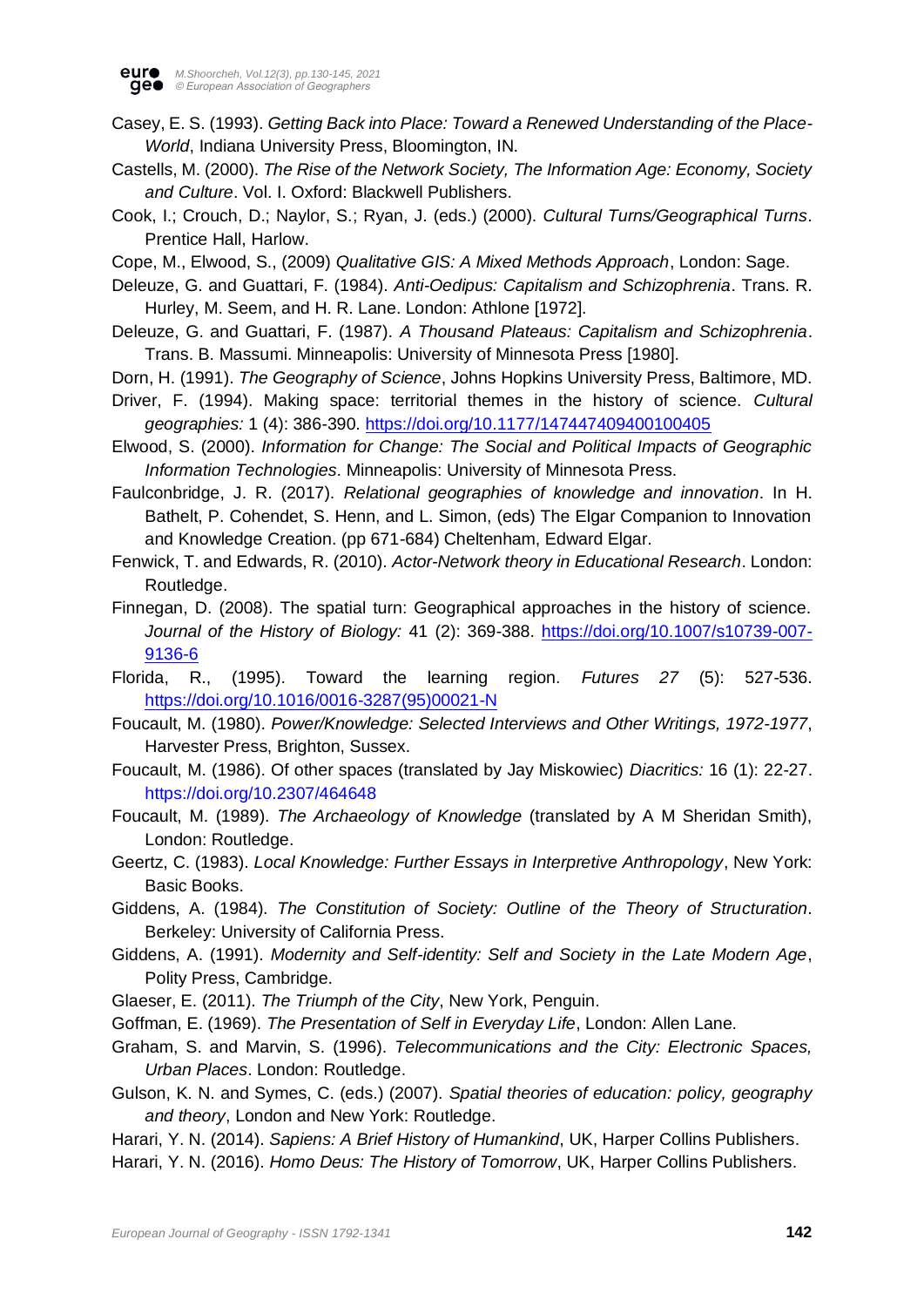

- Haraway, D. J. (1991). *Simians, Cyborgs and Women: The Reinvention of Nature*. London: Free Association Books.
- Harvey, D. (2006). "*Space as a key word*" in N. Castree and D. Gregory (eds) David Harvey; A Critical Reader, (pp 270-293), Oxford: Blackwell.
- Howitt, R. (1998). Scale as relation: Musical metaphors of geographical scale. *Area:* 30 (1): 49-58.<https://doi.org/10.1111/j.1475-4762.1998.tb00047.x>
- Huxley, A. L. (1932). *Brave New World*, London, Chatto & Windus.
- Jacobs, J. (1969). *The Economy of Cities*. New York: Random House.
- Jöns, H.; Livingstone, D. N.; and Meusburger, P. (2010). "Interdisciplinary Geographies of Science" in P. Meusburger, D. N. Livingstone and H., Jöns, (Series ed.) *Knowledge and Space: Vol. 3. Geographies of Science* (pp ix-xvii). Dordrecht: Springer.
- Kitchin, R. (2013). Big Data and Human Geography: Opportunities, Challenges and Risks. *Dialogues in Human Geography:* 3 (3): 262–267.
- Kitchin, R. (2014). *The Data Revolution. Big Data, Open Data, Data Infrastructures and Their Consequences*. London: Sage.
- Kitchin, R. and Dodge, M. (2014). *Code/Space. Software and Everyday Life*. Cambridge, Mass.: MIT Press.
- Kosmidis, C-V. and Lambrinos, N. (2018). Scaffolding spatial problem solving in science: guidelines derived from theory and research, *European Journal of Geography*, 9 (4), 22- 33.
- Kuhn, T. (1962/1996). *The structure of scientific revolutions* third edition; Chicago: University of Chicago Press.
- Latour, B. (1987). *Science in Action: How to Follow Scientists and Engineers through Society*. Milton Keynes: Open University Press.
- Latour, B. (1993). *We Have Never Been Modern*. Cambridge, Harvard University Press.
- Lave, R.; Biermann, C.; Lane, S. N. (eds.) (2018). *The Palgrave Handbook of Critical Physical Geography*. Switzerland: Palgrave Macmillan.
- Lefebvre, H. (1976). Reflections on the politics of space, *Antipode:* 8 (2): 30-37. <https://doi.org/10.1111/j.1467-8330.1976.tb00636.x>
- Lefebvre, H. (1991). *The Production of Space* (translated by D Nicholson-Smith), Oxford: Blackwell.
- Lefebvre, H. (1996). *Writings on Cities* (Trans. and eds. E. Kofman and E. Lebas), Oxford: Basil Blackwell.
- Lefebvre, H. (2003). *The Urban Revolution* (Trans. R. Bononno), Minneapolis: University of Minnesota Press.
- Livingstone , D. N. (1992). *The Geographical Tradition: Episodes in the History of a Contested Enterprise*, Oxford: Blackwell.
- Livingstone, D. N. (1995). The spaces of knowledge: Contributions towards a historical geography of science. *Environment and Planning D: Society and Space:* 13 (1): 5-34. <https://doi.org/10.1068/d130005>
- Livingstone, D. N. (2003). *Putting science in its place: Geographies of scientific knowledge*. Chicago, IL: University of Chicago Press.
- Livingstone, D. N. (2003). *Putting science in its place: Geographies of scientific knowledge*. Chicago: University of Chicago Press.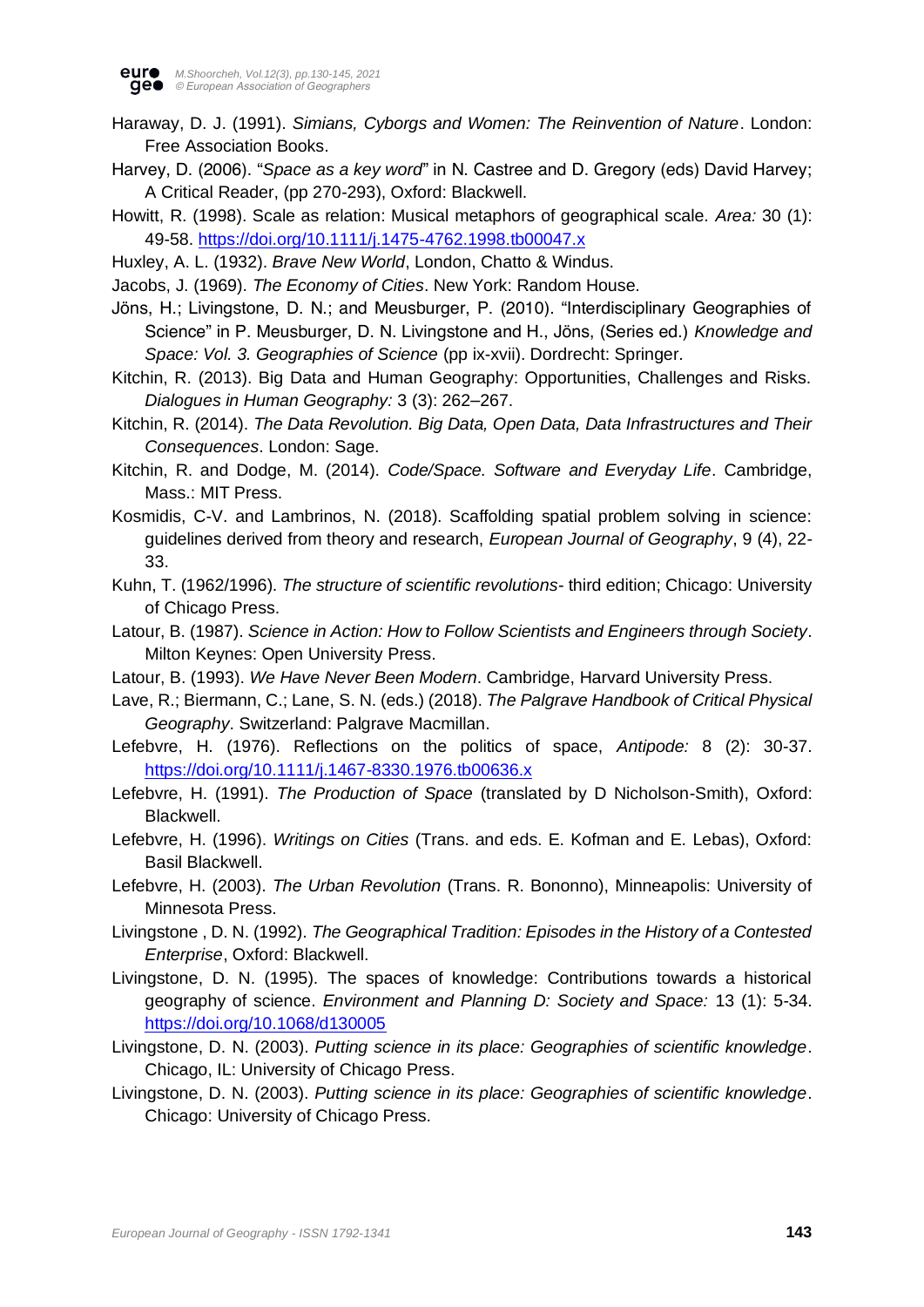

- Livingstone, D. N. (2010). "Landscapes of Knowledge" in P. Meusburger, D. N. Livingstone and H., Jöns, (Series ed.) *Knowledge and Space: Vol. 3. Geographies of Science* (pp 3- 22). Dordrecht: Springer.
- Longworth, N. (2007). *Learning Cities, Learning Regions, Learning Communities: Lifelong learning and local governmen*t, New York: Routledge.
- Massey, D. (1994). *Space, Place, and Gender*. Minneapolis: University of Minnesota Press.
- Massey, D. (2005). *For space*. London: Sage.
- Meagher, S. M.; Noll, S.; and Biehl, J. S. (eds.) (2020). *The Routledge Handbook of Philosophy of the City*, New York: Routledge.
- Meusburger, P. (2008). "The nexus of knowledge and space" in P. Meusburger, M. Welker, and E. Wunder (eds.) *Knowledge and space: Vol. 1. Clashes of knowledge: Orthodoxies and heterodoxies in science and religion* (pp 35-90). Dordrecht: Springer.
- Mitchell, W. J. (1995). *City of Bits: Space, Place and the Infobahn*. Cambridge, MA: MIT Press.
- Naylor, S. (2005a). Introduction: Historical geographies of science: Places, contexts, cartographies. *British Journal for the History of Science*: 38 (1): 1-12. <https://doi.org/10.1017/S0007087404006430>
- Naylor, S. (2005b). Historical geography: Knowledge, in place and on the move. *Progress in Human Geography:* 29 (5): 626-634.<https://doi.org/10.1191/0309132505ph573pr>
- Nieuwenhuis, M. and Crouch, D. (eds.) (2017). *The Question of Space: Interrogating the Spatial Turn between Disciplines*. Rowman and Littlefield, London.
- Orwell, G. (1949). *Nineteen Eighty-Four: A Novel*, London, Secker & Warburg.
- Pickles, J. (ed.) (1995). *Ground Truth,* New York: Guilford Press.
- Powell, R. (2007). Geographies of science: Histories, localities, practices, futures. *Progress in Human Geography, 31* (3): 309-329.<https://doi.org/10.1177/0309132507077081>
- Relph, E. (1976). *Place and Placelessness*. London: Pion.
- Said, E. W. (1978). *Orientalism*, London: Routledge and Kegnn Paul.
- Said, E. W. (1984). "*Travelling Theory"* in The World, the Text and the Critic (pp 226-247) London: Faber and Faber.
- Said, E. W. (1993). *Culture and Imperialism*, London: Chatto and Windus.
- Schuurman, N. (2000). Trouble in the heartland: GIS and its critics in the 1990s, *Progress in Human Geography*: 24 (4): pp 569-590.<https://doi.org/10.1191/030913200100189111>
- Sennctt, R. (1977). *The Fall of Public Man*, New York: Alfred A Knopf.
- Shapin, S. (1991). The mind is its own place: Science and solitude in seventeenth-century England. *Science in Context:* 4 (1): 191-218. <https://doi.org/10.1017/S026988970000020X>
- Shapin, S. (1998). Placing the view from nowhere: Historical and sociological problems in the location of science. *Transactions of the Institute of British Geographers, New Series*: 23 (1): 5-12.<https://doi.org/10.1111/j.0020-2754.1998.00005.x>
- Shoorcheh, M. (2018). On the spatiality of geographic knowledge, *Asian Geographer: 36* (1): 68-80.<https://doi.org/10.1080/10225706.2018.1463854>
- Soja, E. W. (1989). *Postmodern Geographies: The Reassertion of Space in Critical Social Theory*, London: Verso.
- Soja, E. W. (1996). *Thirdspace*, Oxford: Basil Blackwell.
- Soja, E. W. (2003). Writing the city spatially, *City: analysis of urban trends, culture, theory, policy, action*: 7 (3): 269-280.<https://doi.org/10.1080/1360481032000157478>